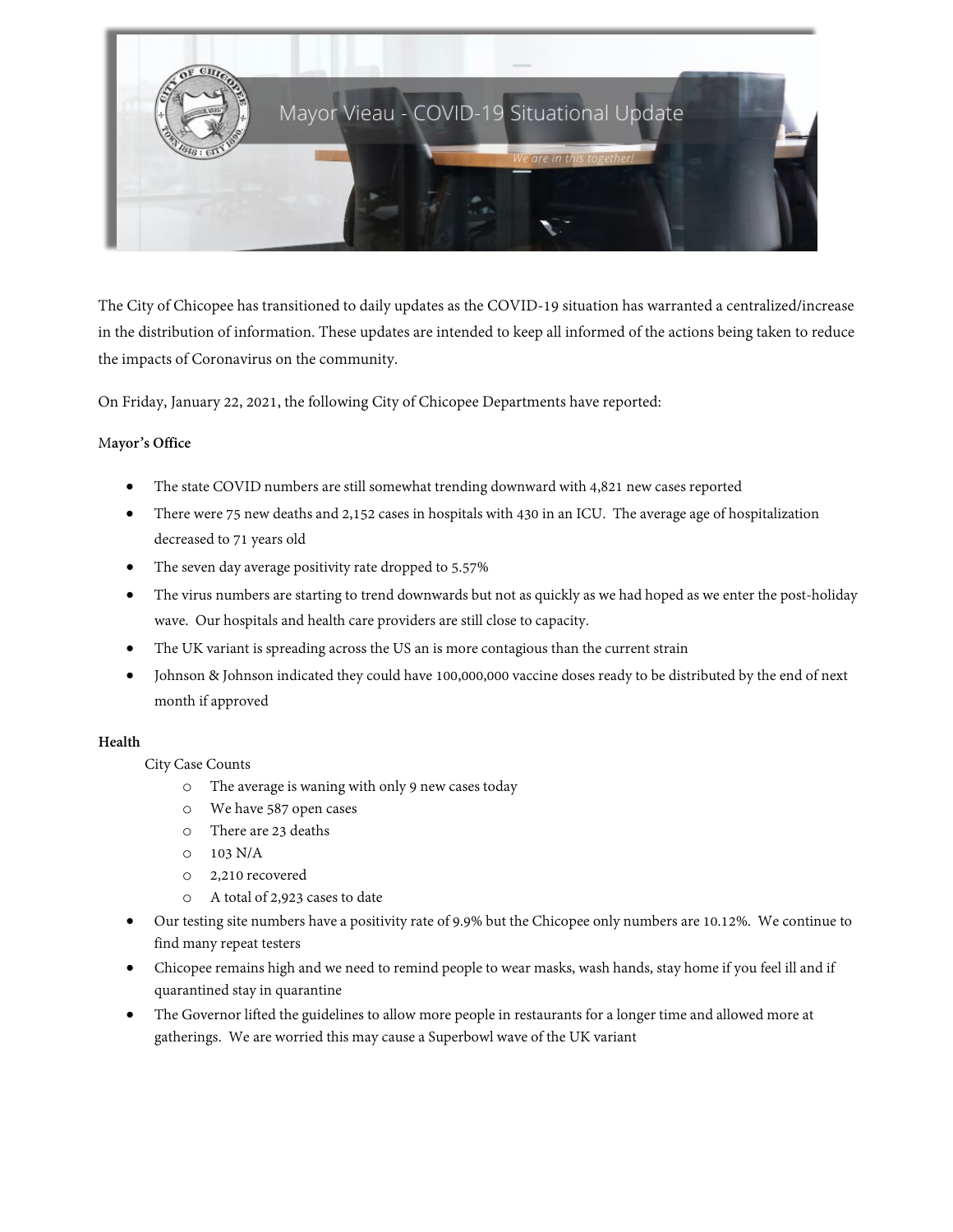### **Police Department**

- Status Quo on services
- We had one more officer test positive and is in quarantine
- We had a mini-test site at the PD to test others officers who may have been exposed to the individual
- A study has shown that the first responders who were vaccinated with one dose are 80 % protected after two weeks

#### **Fire Department**

- Status quo on services and two additional firefighters testing positive for a total of four out
- The one firefighter in the hospital is improving slowly
- The state has hired a company to prepare public service announcements on the vaccine to encourage individuals to get vaccinated
- Currently MA has 4.2% of its population vaccinated which places us  $13<sup>th</sup>$  in the number of states vaccinating populations
- As we know the state has vaccination locations in Foxboro, Fenway Park and continues to look for a location in Western Mass

#### **Emergency Management**

- Services and staffing are status quo
- The food program from the state through MEMA is being coordinated with Safety and the Council on Aging
- The federal government has announced that they will provide federal vaccination sites to assist states and reach the targeted 100 million vaccinations

### **Safety**

- Status Quo on staffing
- We had 192 tests conducted Wednesday with 19 positive results for 9.90% positivity and 10.12% Chicopee only positivity
- On Tuesday we had 247 tests conducted with 46 positive results for 18.62% positivity and 14.41% Chicopee only positivity
- On last Wednesday we had 228 tests conducted with 32 positive results for 14.04% positivity and 9.31% Chicopee only positivity
- The Sheriff's Department has helped us with School Department Nurses out and will continue to help next week
- We had a nurse volunteer to help at our testing site which is greatly appreciated
- Staffing is good and we are looking at another site because of demolition at the Uniroyal site

### **DPW**

Status quo on staffing